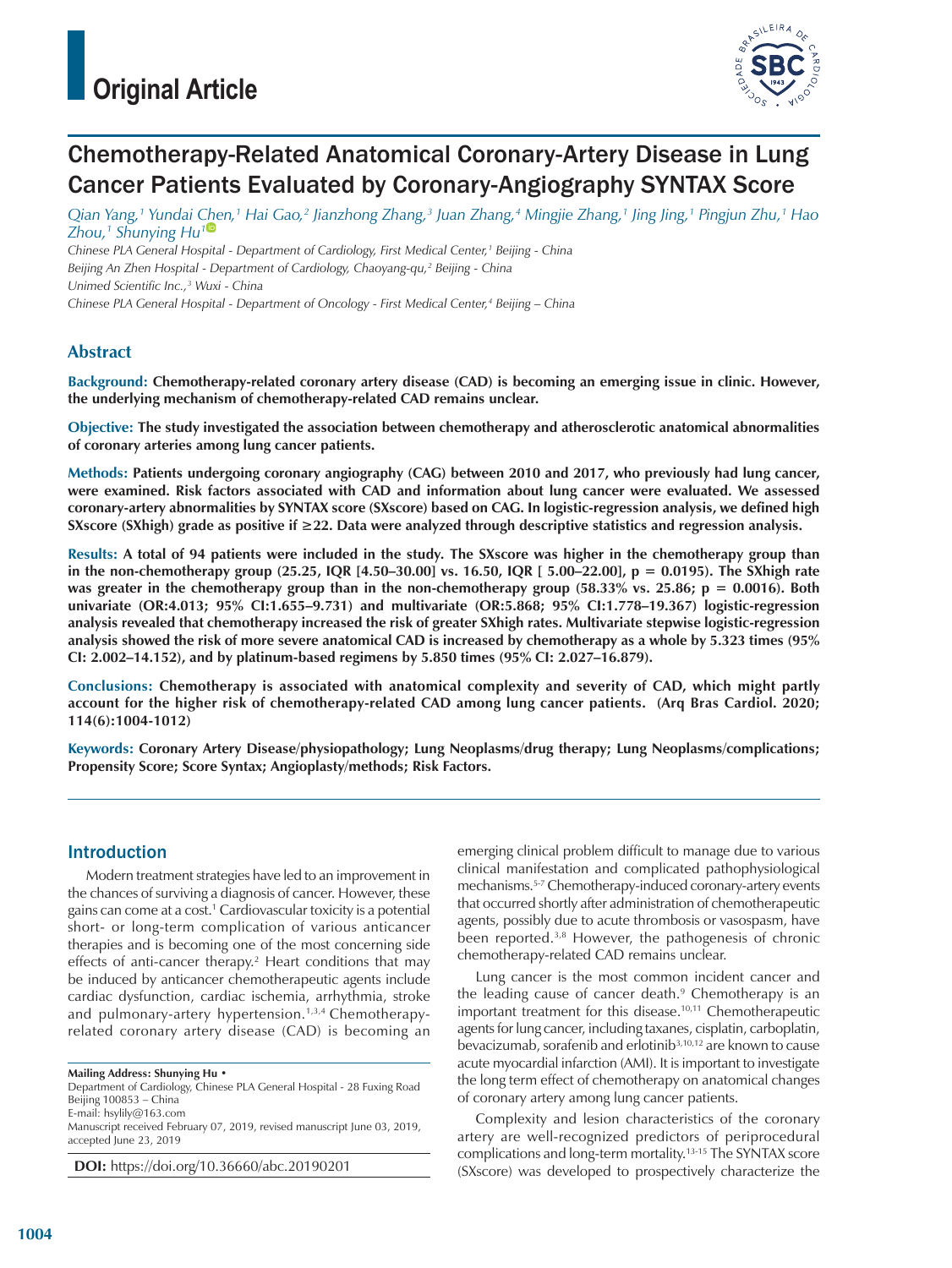coronary vasculature by number of lesions and their functional impacts, locations and complexity.<sup>16-18</sup> It is an important tool for grading complexity of coronary artery disease (CAD) and for risk-stratifying patients who are being considered for revascularization. In addition, it has demonstrated good value as a predictor of major adverse cardiac events, including cardiac death. Higher SXscores, indicative of morecomplex diseases, are hypothesized to represent a greater therapeutic challenge and to pose potentially worse cardiac prognoses.16,17,19-21

Recent studies used SXscore to quantify the severity of CAD among cancer patients, which looked mostly at the effect of radiotherapy on CAD.<sup>20,21</sup> In the present study, we used SXscore to evaluate the complexity and severity of CAD among lung cancer patients to investigate the relationship between chemotherapy and CAD. We also observed the effect of radiotherapy and other risk factors on anatomical severity of coronary arteries among those patients.

## Methods

## Study design and patients

We used a hospital-based cross-sectional study design. The study patients were admitted to Chinese PLA General Hospital to undergo coronary angiography (CAG) due to suspected angina pectoris or stenosed coronary artery, showed by computer tomography angiography, between 2010 and 2017. Furthermore, the patients should have previously received definite diagnoses of lung cancer. Patients who had previously undergone percutaneous coronary intervention were excluded.

We thoroughly examined the patients' electronic medical records for history of lung cancer, including diagnosis, age at time of diagnosis, location and treatment history (chemotherapy and radiotherapy). We reviewed sex, age at time of CAG, body mass index (BMI), family history of cardiovascular diseases (CVDs), tobacco use, hypertension, diabetes, hyperlipidemia and lipid profile. These data were extracted using a clinical-research data platform created by Xiliu Data. Some data were checked by telephone with the patients themselves or their families.

#### Coronary angiography and SXscore

From the baseline diagnostic angiogram, we separately scored each coronary lesion with stenosis ≥50% in a vessel ≥1.5 mm diameter. Next, we added the scores to provide the overall SXscore, which we had calculated prospectively using the SXscore algorithm (described in full elsewhere in the literature).16,17,22 All angiographic variables pertinent to SXscore calculation were computed by two blinded experienced interventional cardiologists. When the SXscore of each patient differed between the two cardiologists, they would discuss the angiogram and come up with a common SXscore for each patient. Final SXscores were calculated per patient and saved in a dedicated database. Two representative examples with SXscores based on CAG are shown in Figure 1.

In the study, a Sxscore of 22 was the upper tertile. We defined SXscore grades as SXlow  $\left($  < 22) or SXhigh  $\left( \geq 22 \right)$ . Through logistic-regression analysis, high SXscore grade was determined as positive if SXscore ≥22.



**Figure 1 –** *SXscore of coronary artery based on CAG. Representative CAGs of a patient with SXlow (SXscore = 2; A–B) and a patient with SXhigh (SXscore = 38; C–D).*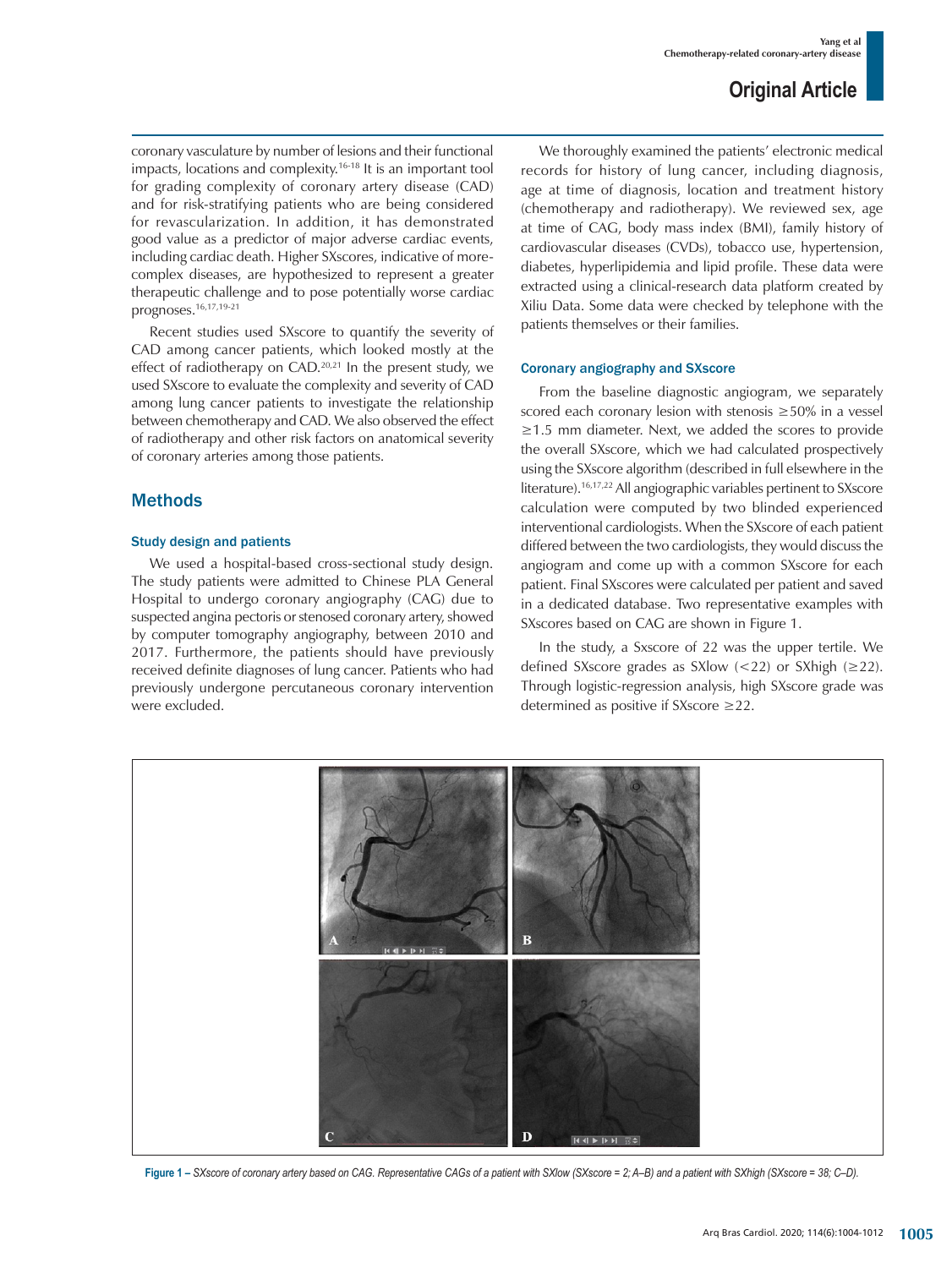#### Statistical analysis

Baseline descriptive statistics are presented as frequencies and percentages for categorical variables and mean  $\pm$  standard deviation (SD) and median (interquartile range [IQR]) for continuous variables. The normality of data was assessed using the Skewness and Kurtosis normality test. Differences between the study groups were assessed by chi-square test or Fisher's exact test for categorical data, and by student's t test for continuous data. We used student's t test to compare the groups' means when variables were normally distributed, and a non-parametric test when they were not normally distributed. Chi-square or Fisher's exact test were used to examine differences for categorical measures. We assessed the relationships between chemotherapy and CAD complexity by logistic-regression analysis, adjusting related covariates that included age, gender, BMI, smoking, family history of CVDs, hypertension, diabetes and hyperlipidemia. Odds ratios (ORs) and 95% confidence intervals [CIs] were calculated. P values were 2-tailed, and we set the level of significance at 0.05. All statistical analyses were performed using SAS software, version 9.3 (SAS Institute, Inc., Cary, North Carolina, USA).

### **Results**

#### Patient characteristics

A total of 94 patients who had previously had lung cancer and who underwent CAG at Chinese PLA General Hospital, between 2010 and 2017, were included in the study. Out of these, 73 were males and 21 females (M: $F = 3.48$ ). Eightyfive patients were diagnosed with non-small cell lung cancer, and the other 9 patients with small cell lung cancer. Thirty-six patients had histories of chemotherapy. Among the patients with chemotherapy, 28 patients received platinum-based regimens. Platinum-based regimens combining gemcitabine or docetaxel, and other agents, were used in non-small cell lung cancer patients, and double-platinum chemotherapy combined with etoposide was used in small cell lung cancer patients. One patient received anthracycline (pharmorubicin), which is known to have cardiac toxicity. Five patients received tyrosine kinase inhibitors (gefitinib). Three patients lacked detailed information about chemotherapy regimens. Fifty-eight patients did not receive any chemotherapy.

There were no significant differences regarding conventional CAD risk factors (hypertension, hyperlipidemia, diabetes or smoking history) between the chemotherapy and nonchemotherapy groups. In the chemotherapy group, more patients took radiotherapy than in the non-chemotherapy group ( $p < 0.0001$ ). The time interval range from cancer diagnosis to CAG was discrepant between the two groups. Patient characteristics are listed in Table 1.

#### Analysis of association between chemotherapy and high SXscore

Patients who underwent chemotherapy developed moresevere anatomical CAD than those who did not undergo chemotherapy. The SXscore was significantly higher in the chemotherapy group than in the non-chemotherapy group (25.25,IQR [4.50–30.00] vs. 16.50, IQR[5.00–22.00];  $p = 0.0195$ ). According to the SXscore grade definition, the percentage of SXhigh was significantly higher in the chemotherapy group than in the non-chemotherapy group (58.33% vs. 25.86%; p = 0.0016). Details are shown in Table 2.

Radiotherapy is another important treatment for lung cancer. In our study, the SXscore was higher in the radiotherapy group than in the non-radiotherapy group (22.00, IQR[ 5.00–30.00] vs. 19.00, IQR[5.00–25.00]; p = 0.3045). The percentage of SXhigh was higher in the radiotherapy group than in the non-radiotherapy group (52.38% vs. 34.25%;  $p = 0.1319$ . However, there was no significant difference for either SXscore or SXhigh rates between the radiotherapy and non-radiotherapy groups. Compared with radiotherapy, chemotherapy showed worse effects on anatomical abnormalities of coronary arteries among lung cancer patients. Results are presented in Table 2.

Univariate logistic-regression analysis showed that chemotherapy significantly increased the SXhigh rate by 4.013 times (95% CI:1.655–9.731). The OR of radiotherapy for SXhigh was 2.112 (95% CI: 0.790–5.646), which showed no obvious statistical significance. Smoking as a conventional cardiovascular risk factor was shown to significantly increase the SXhigh rate by 3.182 times (95% CI:1.327–7.628). The ORs of other cardiovascular risk factors for SX high were  $>1$ , but showed no obvious statistical significance. In multivariate logistic-regression analysis, chemotherapy was shown to increase the risk of CAD with more-severe anatomical abnormalities by 5.868 times (95% CI: 1.778-19.367). The ORs of radiotherapy and smoking for SXhigh were 1.124 (95% CI: 0.286–4.416) and 3.035 (95% CI: 1.036–8.893), respectively. Results are shown in Table 3.

In multivariate stepwise logistic regression adjusted for related CAD risk factors (age, gender, BMI, smoking, family history of CVDs, hypertension, diabetes and hyperlipidemia) and lung cancer–related risk factors (history of radiotherapy and chemotherapy), chemotherapy as a whole and smoking were shown to significantly increase the SXhigh rate by 5.323 times (95% CI: 2.002–14.152) and by 3.646 times (95% CI: 1.374–9.678), respectively. Moreover, we detected that the effects of platinum-based regimen on anatomical CAD were similar: the OR of platinum-based regimen was 5.850 (95% CI: 2.027–16.879), and the OR of smoking was 3.670 (95% CI: 1.303–10339). Results are shown in Table 4.

### **Discussion**

To the best of our knowledge, this study is the first to quantitatively demonstrate that chemotherapy is related to anatomical complexity and severity of CAD among lung cancer patients, using SXscore based on coronary angiograms.

Antineoplastic therapy is frequently hindered by the development of cardiovascular complications such as heart failure, myocardial infarction, hypertension, thromboembolism, QT prolongation and bradycardia.23 Until now, the most often reported chemotherapy-induced heart conditions have been cardiac dysfunction and heart failure, as evaluated by echocardiography.<sup>1,24,25</sup> Chemotherapyrelated coronary-artery events are becoming important clinical problems among the cancer population who received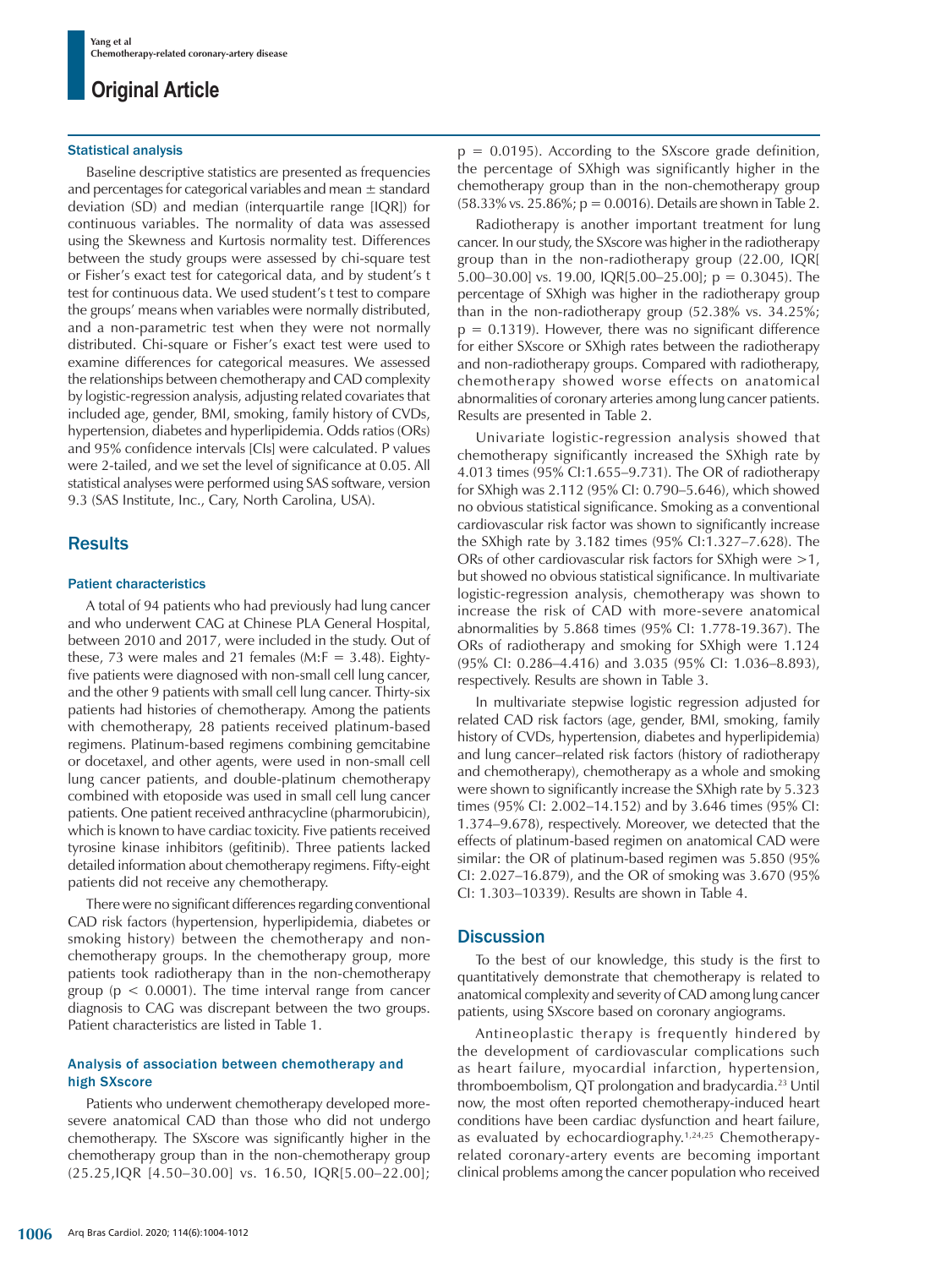## **Table 1 – Patient characteristics stratified by history of chemotherapy**

| Characteristic                                        | Chemotherapy group ( $n = 36$ ) | Non-chemotherapy group ( $n = 58$ ) | p value   |
|-------------------------------------------------------|---------------------------------|-------------------------------------|-----------|
| Gender                                                |                                 |                                     | 0.6257    |
| Male                                                  | 27 (75.00%)                     | 46 (79.31%)                         |           |
| Female                                                | $9(25.00\%)$                    | 12 (20.69%)                         |           |
| Age at CAG (years)                                    |                                 |                                     | 0,077     |
| $60$                                                  | 3(8,33%)                        | 13 (22,41%)                         |           |
| $\geq 60$                                             | 33 (91.67%)                     | 45 (77,59%)                         |           |
| Interval time from cancer<br>diagnosis to CAG (years) |                                 |                                     | 0.000     |
| $\leq$ 2                                              | 17 (47.22%)                     | 48 (82.76%)                         |           |
| >2                                                    | 19 (52.78%)                     | 10 (17.24%)                         |           |
| Types of lung cancer                                  |                                 |                                     | 0.081     |
| Non-small cell lung cancer                            | 30 (83.33%)                     | 55 (94.83%)                         |           |
| Small cell lung cancer                                | 6 (16.67%)                      | 3(5.17%)                            |           |
| Regimens of chemotherapy                              |                                 |                                     | <b>NA</b> |
| Platinum +                                            | 28 (77.78%)                     | $\overline{\phantom{a}}$            |           |
| Tyrosine kinase inhibitors only                       | 5 (13.89%)                      | $\overline{\phantom{a}}$            |           |
| Not-verified regimens                                 | 3(8.33%)                        |                                     |           |
| Radiotherapy                                          |                                 |                                     | < 0.0001  |
| No                                                    | 19 (52.78%)                     | 54 (93.10%)                         |           |
| Yes                                                   | 17 (47.22%)                     | 4 (6.90%)                           |           |
| <b>BMI</b>                                            | $24.81 \pm 2.89$                | $25.32 \pm 2.79$                    | 0.3944    |
| Hypertension                                          |                                 |                                     |           |
| No                                                    | 12 (34.29%)                     | 27 (46.55%)                         |           |
| Yes                                                   | 23 (65.71%)                     | 31 (53.45%)                         |           |
| <b>Diabetes</b>                                       |                                 |                                     | 0.9343    |
| No                                                    | 28 (80.00%)                     | 46 (80.70%)                         |           |
| Yes                                                   | 7 (20.00%)                      | 11 (19.30%)                         |           |
| Hyperlipidemia                                        |                                 |                                     | 0.5157    |
| No                                                    | 29 (82.86%)                     | 50 (87.72%)                         |           |
| Yes                                                   | 6 (17.14%)                      | 7 (12.28%)                          |           |
| Smoking                                               |                                 |                                     | 0.8938    |
| No                                                    | 18 (51.43%)                     | 29 (50.00%)                         |           |
| Yes                                                   | 17 (48.57%)                     | 29 (50.00%)                         |           |
| Alcohol consumption                                   |                                 |                                     | 0.1640    |
| No                                                    | 45 (73.77%)                     | 56 (62.92%)                         |           |
| Yes                                                   | 16 (26.23%)                     | 33 (37.08%)                         |           |
| Cholesterol                                           | $4.15 \pm 1.08$                 | $4.25 \pm 1.10$                     | 0.6896    |
| Triglyceride                                          | $1.38 \pm 0.71$                 | $1.49\pm0.99$                       | 0.7905    |
| Low-density lipoprotein cholesterol                   | $2.58\pm0.96$                   | $2.48\pm0.88$                       | 0.6999    |
| High-density lipoprotein cholesterol                  | $1.17\pm0.34$                   | $1.33\pm0.87$                       | 0.8345    |

*BMI: body mass index; CAG: coronary angiography.*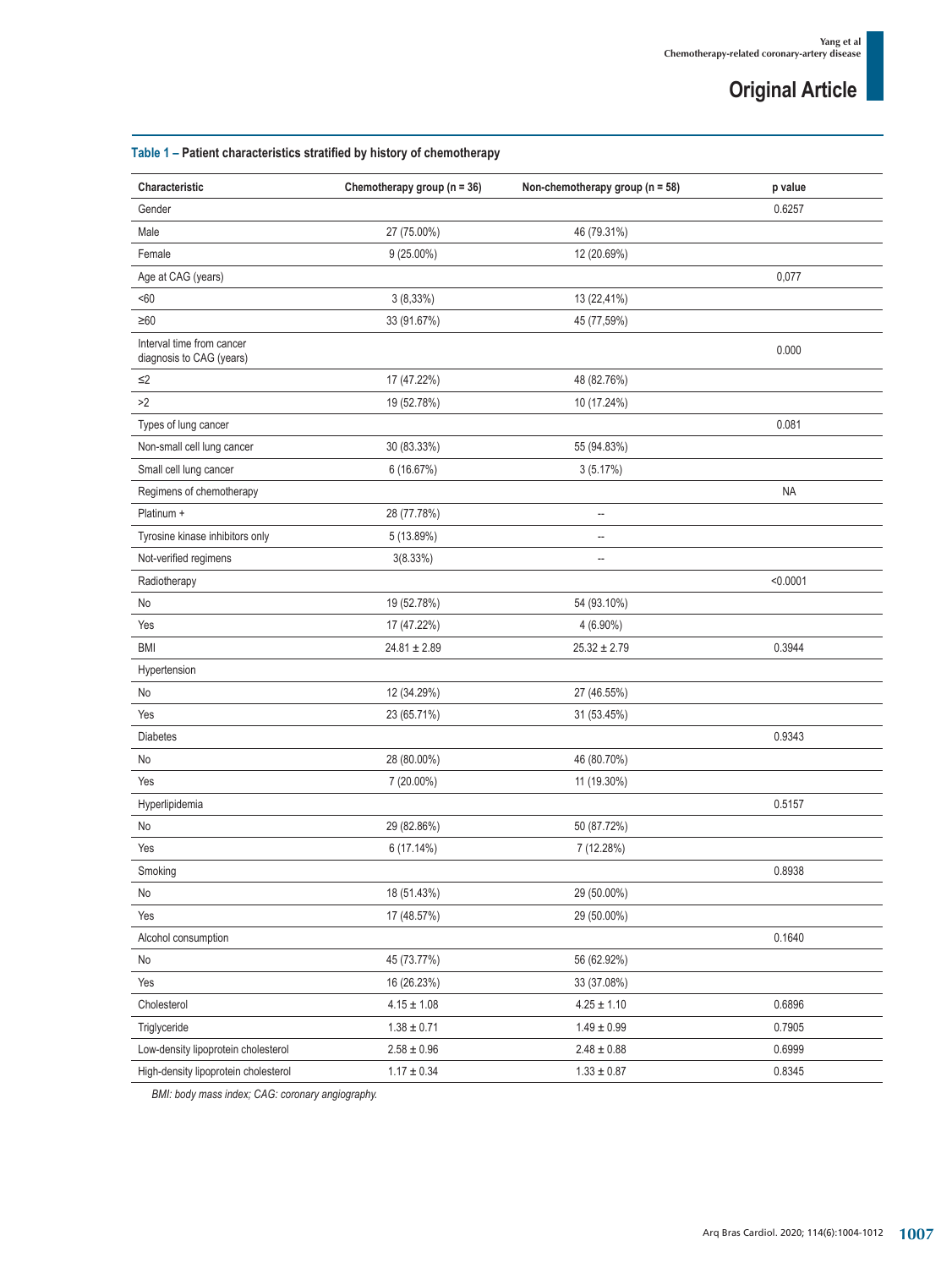| <b>Variables</b> |                                | <b>Chemotherapy stratification</b> |                                      | Radiotherapy stratification |                                     |                                      |         |
|------------------|--------------------------------|------------------------------------|--------------------------------------|-----------------------------|-------------------------------------|--------------------------------------|---------|
|                  | <b>Statistical</b><br>variable | Chemotherapy<br>group              | Non-chemotherapy group<br>$(n = 58)$ | p value                     | Radiotherapy<br>group<br>$(n = 21)$ | Non-radiotherapy group<br>$(n = 73)$ | p value |
| <b>SXscore</b>   |                                |                                    |                                      |                             |                                     |                                      | 0.3045  |
|                  | Mean $\pm$ SD                  | $20.00 \pm 12.70$                  | $14.96 \pm 10.47$                    | 0.0195                      | $18.67 \pm 12.58$                   | $16.38 \pm 11.31$                    |         |
|                  | Median                         | 25.25                              | 16.50                                |                             | 22.00                               | 19.00                                |         |
|                  | $Q1 - Q3$                      | 4.50-30.00                         | 5.00-22.00                           |                             | 5.00-30.00                          | $5.00 - 25.00$                       |         |
|                  | Min-max                        | $0.00 - 38.00$                     | $0.00 - 38.00$                       |                             | 1.00-35.50                          | $0.00 - 38.00$                       |         |
| SXscore grade    |                                |                                    |                                      | 0.0016                      |                                     |                                      | 0.1319  |
| $SXlow$ (<22)    | N(% )                          | 15 (41.67%)                        | 43 (74.14%)                          |                             | 10 (47.62%)                         | 48 (65.75%)                          |         |
| SXhigh $(≥22)$   | N(% )                          | 21 (58.33%)                        | 15 (25.86%)                          |                             | 11 (52.38%)                         | 25 (34.25%)                          |         |

#### **Table 2 – SXscore and SXscore grades in lung cancer patients stratified by chemotherapy or radiotherapy**

chemotherapy.5-7 Acute coronary-artery events that occurred shortly after administration of chemotherapeutic agents were reported.3,8 Haugnes et al.26 showed a 5.7-fold higher risk of CAD and a 3.1-fold higher risk of myocardial infarction with cisplatin-based regimens compared with surgery alone, in a median observation time of 19 years.<sup>26</sup> The present study investigated the association between chemotherapy and anatomical abnormalities of coronary arteries among lung cancer patients.

Lung cancer is the most common incident cancer and the leading cause of cancer death.<sup>9</sup> The study assessed anatomical abnormalities of coronary arteries by the SXscore and investigated the relationship between chemotherapy and anatomical complexity of CAD among lung cancer patients. Results showed that both SXscore and SXhigh rates were significantly greater in patients who underwent chemotherapy compared with patients who did not. Multivariate stepwise logistic-regression analysis showed that the risk of more severe anatomical CAD is increased by chemotherapy as a whole by 5.323 times, and by platinum-based regimens by 5.850 times. The results indicate that chemotherapy is associated with the anatomical complexity and severity of CAD, which may at least partly explain the long-term higher morbidity of chemotherapy-related CAD, including myocardial infarction.26 To our knowledge, no similar large study has quantitatively detected the association between chemotherapy and anatomical complexity and severity of CAD among lung cancer patients.

Although chemotherapy-related CAD is becoming an emerging issue, the underlying mechanism of chemotherapyrelated CAD remains unclea. Acute coronary-artery events that occurred shortly after administration of chemotherapeutic agents were possibly due to acute thrombosis or vasospasm.<sup>3,8</sup> Our study indicated that long-term chemotherapy-related coronary events may be due to more severe anatomical abnormalities induced by chemotherapeutic agents. In the present study, about 90% of the study patients are non-small cell lung cancer patients, and the others are small cell lung cancer patients. Most of chemotherapy regimens for the study patients involved more than one chemotherapeutic agent, most of which contained platinum. In fact, platinum was the base of chemotherapy for most of the patients. In the study, five patients received gefitinib and one patient received anthracycline, which is known to have cardiac toxicity. It is reasonable to determine that endothelial cells play an important role during the pathogenesis of chronic anatomical CAD. Besides, chemotherapeutic agents-induced endothelial injuries might be the core cause of chemotherapy-related CAD. Each study patient took various chemotherapeutic agents. Thus, it was difficult to infer which played the most important role in the progress of chemotherapy-related CAD. Since platinum is the most used agent, it may be one of the most important agents to be further studied for illustrating the underlying mechanisms of chemotherapy-related CAD.

Radiotherapy plays a major role in the management of lung cancer.27 Previous studies have shown the effect of radiation on heart diseases.20,28-30 In the present study, both the SXscore and the SXhigh percentage were greater in the radiotherapy group in relation to the non-radiotherapy group. Nevertheless, no significant differences were observed between the two groups. In logistic-regression analysis, the OR of radiotherapy for the SXhigh was 2.112 (95% CI: 0.790–5.646), which means that radiotherapy is likely to increase the anatomical complexity of coronary arteries. However, the results could not show significant differences. The ambiguous results may be due to the smaller sample of patients receiving radiotherapy in the study population. Based on the results mentioned, we could say that chemotherapy may play a more important role than is currently thought in terms of CAD. However, it was not possible to determine that chemotherapy is worse than radiotherapy in terms of CAD, particularly due to the small sample and the lack of enough individual data for each chemotherapeutic agent. Still, we believe the results are interesting and deserve further study.

Heart disease manifesting after cancer may be due to several mechanisms: shared cardiovascular risks between cancer and cardiovascular disease, inflammatory states associated with malignancies and/or cardiotoxic effects of cancer therapy. Age, gender, tobacco use, family history of CAD, hypertension, type II diabetes and hyperlipidemia are the well-known risk factors for CAD.31-35 Smoking is a wellknown common risk factor for both CAD and lung cancer. In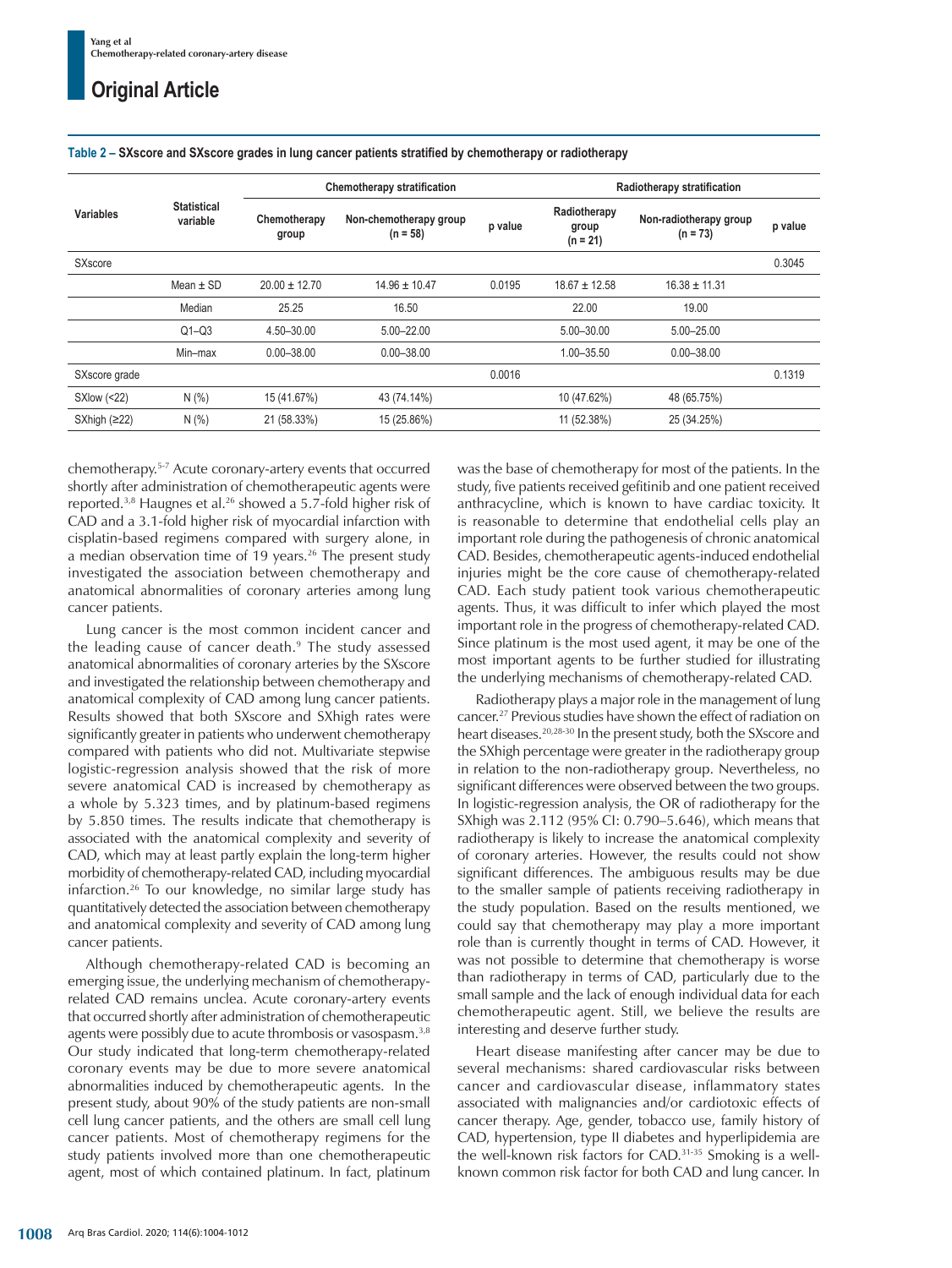| Variable                                              | Univariate model    |        | <b>Multivariate model</b> |       |
|-------------------------------------------------------|---------------------|--------|---------------------------|-------|
|                                                       | OR (95% CI)         | p      | OR (95% CI)               | p     |
| Age (years)                                           |                     | 0.9427 |                           | 0.642 |
| <60                                                   | Ref                 |        | Ref                       |       |
| $\geq 60$                                             | 1.042 (0.343-3.161) |        | $0.723(0.184 - 2.840)$    |       |
| Gender                                                |                     | 0.1278 |                           | 0.362 |
| Female                                                | Ref                 |        | Ref                       |       |
| Male                                                  | 2.326 (0.781-7.140) |        | 1.856 (0.490-7.021)       |       |
| <b>BMI</b>                                            |                     | 0.4538 |                           | 0.428 |
| $25$                                                  | Ref                 |        | Ref                       |       |
| $\geq$ 25                                             | 1.376 (0.597-3.168) |        | 1.528 (0.536-4.355)       |       |
| Smoking                                               |                     | 0.0095 |                           | 0.043 |
| No                                                    | Ref                 |        | Ref                       |       |
| Yes                                                   | 3.182 (1.327-7.628) |        | 3.035 (1.036-8.893)       |       |
| Family history of CAD                                 |                     | 0.2467 |                           | 0.659 |
| No                                                    | Ref                 |        | Ref                       |       |
| Yes                                                   | 2.011 (0.617-6.563) |        | 1.379 (0.331-5.754)       |       |
| Hypertension                                          |                     | 0.9667 |                           | 0.748 |
| No                                                    | Ref                 |        | Ref                       |       |
| Yes                                                   | 1.018 (0.437-2.372) |        | 1.180 (0.431-3.234)       |       |
| Type II diabetes                                      |                     | 0.5338 |                           | 0.501 |
| No                                                    | Ref                 |        | Ref                       |       |
| Yes                                                   | 1.393 (0.491-3.953) |        | 1.561 (0.426-5.721)       |       |
| Hyperlipidemia                                        |                     | 0.9732 |                           | 0.616 |
| No                                                    | Ref                 |        | Ref                       |       |
| Yes                                                   | 1.021 (0.306-3.410) |        | $0.677(0.147 - 3.118)$    |       |
| Interval time from cancer<br>diagnosis to CAG (years) |                     | 0.2914 |                           | 0.899 |
| $\leq$ 2                                              | Ref                 |        | Ref                       |       |
| >2                                                    | 1.484 (0.609-3.617) |        | 1.075 (0.350-3.301)       |       |
| Radiotherapy                                          |                     | 0.136  |                           | 0.867 |
| No                                                    | Ref                 |        | Ref                       |       |
| Yes                                                   | 2.112 (0.790-5.646) |        | 1.124 (0.286-4.416)       |       |
| Chemotherapy                                          |                     | 0.0021 |                           | 0.004 |
| No                                                    | Ref                 |        | Ref                       |       |
| Yes                                                   | 4.013 (1.655-9.731) |        | 5.868 (1.778-19.367)      |       |

## **Table 3 – Logistic-regression analysis for anatomical severity of the coronary artery in lung cancer patients**

*BMI: body mass index; CAD: coronary artery disease; CAG: coronary angiography.*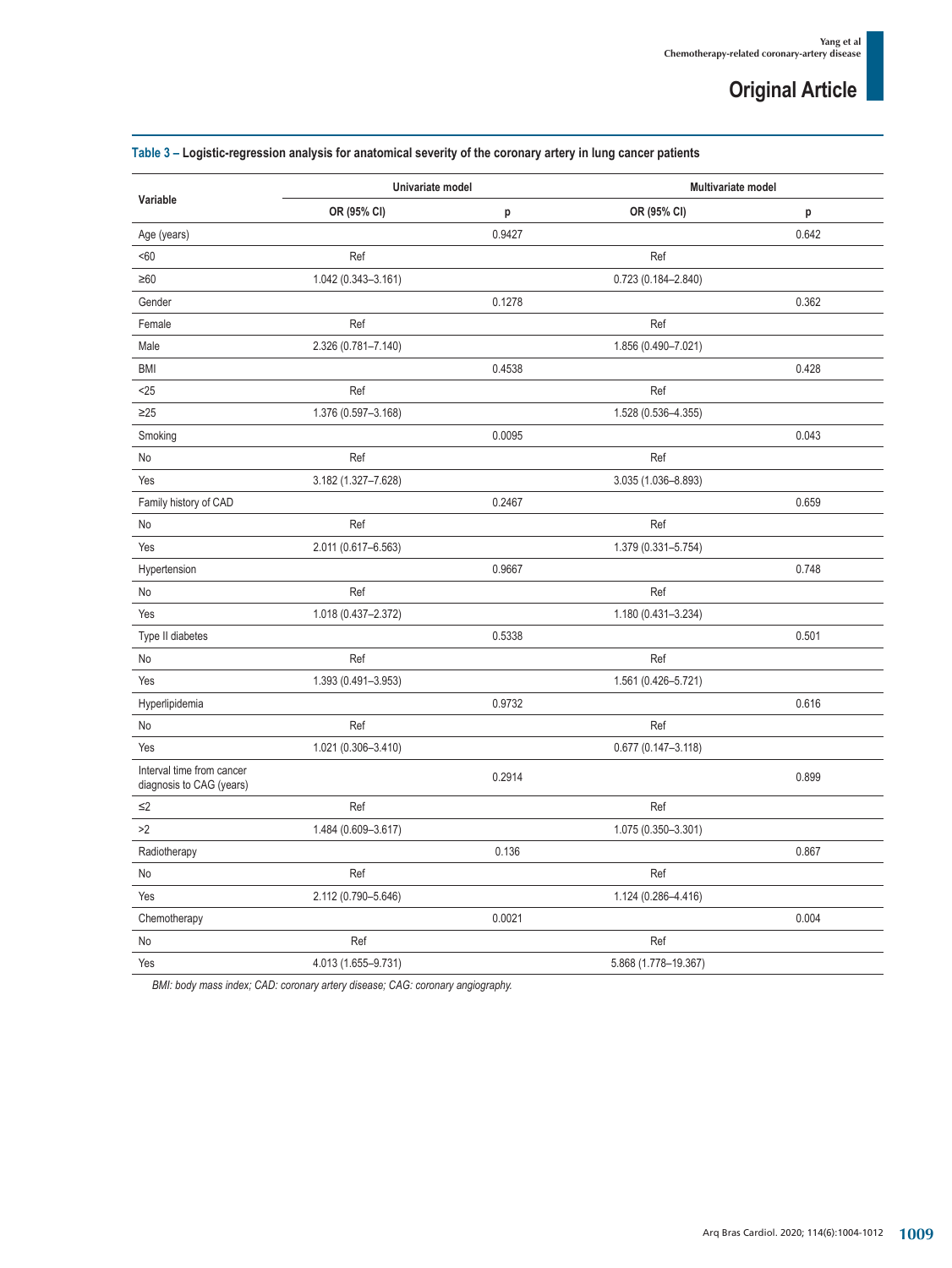| <b>Variables</b>                       | <b>OR</b> | 95% CI       | p value |  |
|----------------------------------------|-----------|--------------|---------|--|
| Total patients (n=94)                  |           |              |         |  |
| Smoking                                | 3.646     | 1.374-9.678  | 0.009   |  |
| Chemotherapy                           | 5.323     | 2.002-14.152 | 0.001   |  |
| Patients except with TKI or NVR (n=86) |           |              |         |  |
| Smoking                                | 3.670     | 1.303-10.339 | 0.14    |  |
| Chemotherapy                           | 5.850     | 2.027-16.879 | 0.007   |  |

**Table 4 – Multivariate stepwise logistic-regression model for anatomical severity of the coronary artery among lung cancer patients**

*TKI: Tyrosine kinase inhibitors; NVR: Not verified regimens*

our study, half of lung cancer patients were smokers, which is consistent with national data, showing that about 57% of lung cancer diagnosed patients were either current or former smokers.36 In the study, other cardiovascular risk factors have shown to be likely to increase the severity of CAD. However, those risk factors did not show obvious statistical significance for increasing the SXscore. On the other hand, smoking showed a more significant effect, by increasing the risk for SXhigh by 3.646 times.

Moreover, the length of time of lung cancer may play a role in the progression of CAD. In the study, we collected the data on the time interval between cancer diagnosis and CAG. Although the time interval between cancer diagnosis and CAG was discrepant between the two groups (possibly because this is a small retrospective study), the multivariate logistic analysis, adjusted for the time interval variable, showed a significant difference regarding CAD severity between patients with chemotherapy and those without chemotherapy.

Our study has several limitations. First, it was a small sample single-center study, performed among a specific population of patients, who had had lung cancers and who required CAG due to suspected severe CAD. A lower number of patients received radiotherapy: among the 94 study patients, 21 used to receive radiotherapy. In particular, only 4 patients (6.9%) had a history of radiotherapy in the non-chemotherapy group. Therefore, the results from this specific small sample may be deviant. Second, it was a retrospective study, thus some valuable information on the study patients might be lacking. For instance, it would be helpful to know the stage of lung cancer at initial presentation, since those who received chemotherapy could have had more advanced disease and, consequently, more inflammation for a longer period of time, which may promote atherosclerosis and contribute to the results observed. However, we were not able to obtain such comprehensive information on the patients. Third, we did not investigate whether the SXscore was associated with longterm cardiovascular events in the study patients. Additional prospective, large-scale clinical studies may be required to verify the effect of chemotherapy on the anatomical abnormality of CAD and the underlying mechanisms of chemotherapy-related CAD.

### **Conclusions**

 In brief, the present study demonstrates that chemotherapy is associated with long-term anatomical complexity and CAD severity. The results could partly explain why cancer patients with a history of chemotherapy are at higher risk of suffering coronary events compared to those with no history of chemotherapy. However, due to the limitations mentioned, a large-scale prospective study, as well as further pathophysiological and molecular researches, are needed to further illustrate the association between chemotherapy and CAD, and the underlying mechanisms of chemotherapyrelated CAD.

#### **Potential Conflict of Interest**

No potential conflict of interest relevant to this article was reported.

#### **Sources of Funding**

This study was funded by National Natural Science Foundation of China, number 81770237.

#### **Study Association**

This article is a part of the master dissertation of Qian Yang from Chinese PLA general hospital.

#### **Author contributions**

Conception and design of the research: Chen Y, Hu S; Acquisition of data: Yang Q, Gao H, Zhang M, Jing J, Zhu P; Analysis and interpretation of the data: Yang Q, Gao H, Zhang J, Zhou H, Hu S; Statistical analysis: Zhang J, Zhou H, Hu S; Obtaining financing: Hu S; Writing of the manuscript: Zhang J, Hu S; Critical revision of the manuscript for intellectual content: Yang Q, Chen Y, Hu S.

#### **Ethics approval and consent to participate**

This study was approved by the Ethics Committee of the Chinese PLA General Hospital under the protocol number 52019-223-02. All the procedures in this study were in accordance with the 1975 Helsinki Declaration, updated in 2013.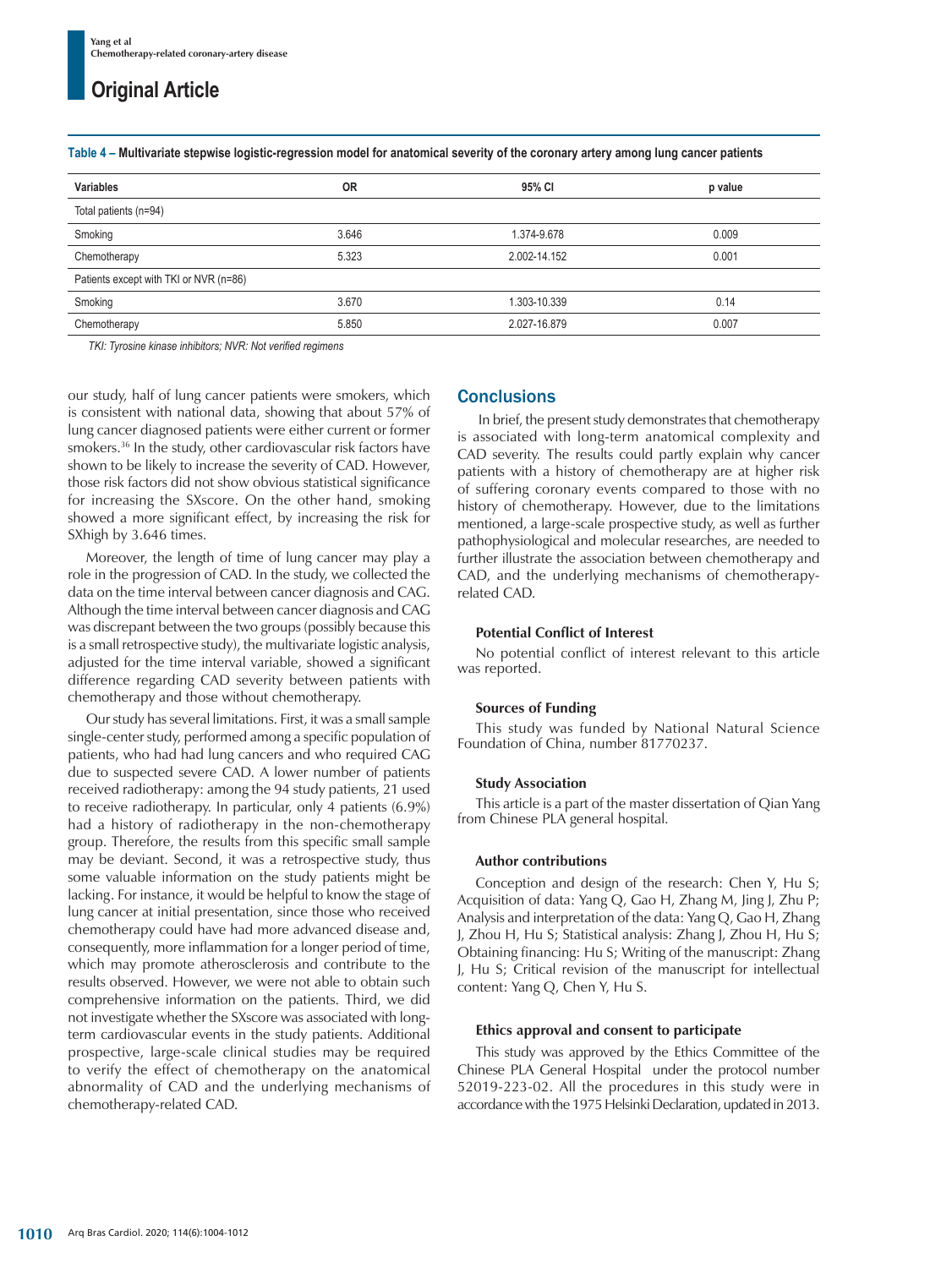## **References**

- 1. Curigliano G, Cardinale D, Dent S, Criscitiello C, Aseyev O, Lenihan D, et al. Cardiotoxicity of anticancer treatments: Epidemiology, detection, and management. CA Cancer J Clin. 2016;66(4):309-25.
- 2. Curigliano G, Cardinale D, Suter T, Plataniotis G, de Azambuja E, Sandri MT, et al. Cardiovascular toxicity induced by chemotherapy, targeted agents and radiotherapy: ESMO Clinical Practice Guidelines. Ann Oncol. 2012;23 Suppl 7:vii155-66.
- 3. Zerna C, Guenther M, Folprecht G, Puetz V. Acute ischaemic stroke and myocardial infarction after chemotherapy with vinorelbine for non-small cell lung cancer: a case report. J Chemother. 2017;29(1):49-53.
- 4. Suh KJ, Lee JY, Shin DY, Koh Y, Bang SM, Yoon SS, et al. Analysis of adverse events associated with dasatinib and nilotinib treatments in chronic-phase chronic myeloid leukemia patients outside clinical trials. Int J Hematol. 2017;106(2):229-39.
- 5. Chang HM, Moudgil R, Scarabelli T, Okwuosa TM, Yeh ETH. Cardiovascular Complications of Cancer Therapy: Best Practices in Diagnosis, Prevention, and Management: Part 1. J Am Coll Cardiol .2017;70(20):2536-51.
- 6. Bertolini A, Flumanò M, Fusco O, Muffatti A, Scarinci A, Pontiggia G, et al. Acute cardiotoxicity during capecitabine treatment: a case report. Tumori. 2001;87(3):200-6.
- 7. Shoemaker L, Arora U, Rocha Lima C. 5-fluorouracil-induced coronary vasospasm. Cancer Control .2004;11(1):46-9.
- Rao AS, Kumar R, Narayanan GS. A rare case of cisplatin-induced acute myocardial infarction in a patient receiving chemoradiation for lung cancer. J Cancer Res Ther. 2015;11(4):983-5.
- 9. Chen W, Zheng R, Baade PD, Zhang S, Zeng H, Bray F, et al. Cancer statistics in China, 2015. CA Cancer J Clin. 2016;66(2):115-32.
- 10. Pilkington G, Boland A, Brown T, Oyee J, Bagust A, Dickson R. A systematic review of the clinical effectiveness of first-line chemotherapy for adult patients with locally advanced or metastatic non-small cell lung cancer. Thorax. 2015;70(4):359-67.
- 11. Du L, Morgensztern D. Chemotherapy for Advanced-Stage Non-Small Cell Lung Cancer. Cancer J .2015;21(5):366-70.
- 12. Roy A, Khanna N, Senguttuvan NB. Rituximab-vincristine chemotherapyinduced acute anterior wall myocardial infarction with cardiogenic shock. Tex Heart Inst J. 2014;41(1):80-2.
- 13. van Gaal WJ, Ponnuthurai FA, Selvanayagam J, Testa L, Porto I, Neubauer S, et al. The Syntax score predicts peri-procedural myocardial necrosis during percutaneous coronary intervention. Int J Cardiol. 2009;135(1):60-5.
- 14. Ellis SG, Roubin GS, King SB, 3rd, Douglas JS, Jr., Weintraub WS, Thomas RG, et al. Angiographic and clinical predictors of acute closure after native vessel coronary angioplasty. Circulation .1988;77(2):372-9.
- 15. Ekici B, Kutuk U, Alhan A, Tore HF. The relationship between serum uric acid levels and angiographic severity of coronary heart disease. Kardiol Pol .2015;73(7):533-8.
- 16. Sianos G, Morel MA, Kappetein AP, Morice MC, Colombo A, Dawkins K, et al. The SYNTAX Score: an angiographic tool grading the complexity of coronary artery disease. EuroIntervention. 2005;1(2):219-27.
- 17. Wykrzykowska JJ, Garg S, Girasis C, de Vries T, Morel MA, van Es GA, et al. Value of the SYNTAX score for risk assessment in the all-comers population of the randomized multicenter LEADERS (Limus Eluted from A Durable versus ERodable Stent coating) trial. J Am Coll Cardiol. 2010;56(4):272-7.
- 18. Stone GW, Sabik JF, Serruys PW, Simonton CA, Genereux P, Puskas J, et al. Everolimus-Eluting Stents or Bypass Surgery for Left Main Coronary Artery Disease. N Engl J Med. 2016;375(23):2223-35.
- 19. Girasis C, Garg S, Raber L, Sarno G, Morel MA, Garcia-Garcia HM, et al. SYNTAX score and Clinical SYNTAX score as predictors of very longterm clinical outcomes in patients undergoing percutaneous coronary

interventions: a substudy of SIRolimus-eluting stent compared with pacliTAXel-eluting stent for coronary revascularization (SIRTAX) trial. Eur Heart J. 2011;32(24):3115-27.

- 20. Hu S, Gao H, Zhang J, Han X, Yang Q, Zhang J, et al. Association between Radiotherapy and Anatomic Severity of Coronary Artery Disease: A Propensity Score Matching Comparison Among Adult-Onset Thoracic Cancer Survivors. Cardiology. 2018;140(4):239-46.
- 21. Reed GW, Rossi JE, Masri A, Griffin BP, Ellis SG, Kapadia SR, et al. Angiographic predictors of adverse outcomes after percutaneous coronary intervention in patients with radiation associated coronary artery disease. Catheter Cardiovasc Interv. 2019;94(3):E104-E110.
- 22. Serruys PW, Morice MC, Kappetein AP, Colombo A, Holmes DR, Mack MJ, et al. Percutaneous coronary intervention versus coronary-artery bypass grafting for severe coronary artery disease. N Engl J Med .2009;360(10):961-72.
- 23. Yeh ET, Tong AT, Lenihan DJ, Yusuf SW, Swafford J, Champion C, et al. Cardiovascular complications of cancer therapy: diagnosis, pathogenesis, and management. Circulation. 2004;109(25):3122-31.
- 24. Chavez-MacGregor M, Zhang N, Buchholz TA, Zhang Y, Niu J, Elting L, et al. Trastuzumab-related cardiotoxicity among older patients with breast cancer. J Clin Oncol. 2013;31(33):4222-8.
- 25. Giza DE, Iliescu G, Hassan S, Marmagkiolis K, Iliescu C. Cancer as a Risk Factor for Cardiovascular Disease. Curr Oncol Rep. 2017;19(6):39.
- 26. Haugnes HS, Wethal T, Aass N, Dahl O, Klepp O, Langberg CW, et al. Cardiovascular risk factors and morbidity in long-term survivors of testicular cancer: a 20-year follow-up study. J Clin Oncol. 2010;28(30):4649-57.
- 27. Rossi A, Tay R, Chiramel J, Prelaj A, Califano R. Current and future therapeutic approaches for the treatment of small cell lung cancer. Expert Rev Anticancer Ther. 2018;18(5):473-86.
- 28. Hu S, Chen Y, Li L, Chen J, Wu B, Zhou X, et al. Effects of adenovirusmediated delivery of the human hepatocyte growth factor gene in experimental radiation-induced heart disease. Int J Radiat Oncol Biol Phys. 2009;75(5):1537-44.
- 29. Kupeli S, Hazirolan T, Varan A, Akata D, Alehan D, Hayran M, et al. Evaluation of coronary artery disease by computed tomography angiography in patients treated for childhood Hodgkin's lymphoma. J Clin Oncol. 2010;28(6):1025-30.
- .30. van Rosendael AR, Daniels LA, Dimitriu-Leen AC, Smit JM, van Rosendael PJ, Schalij MJ, et al. Different manifestation of irradiation induced coronary artery disease detected with coronary computed tomography compared with matched non-irradiated controls. Radiother Oncol. 2017;125(1):55-61.
- 31. Brezinka V, Padmos I. Coronary heart disease risk factors in women. Eur Heart J. 1994;15(11):1571-84.
- 32. Neaton JD, Wentworth D. Serum cholesterol, blood pressure, cigarette smoking, and death from coronary heart disease. Overall findings and differences by age for 316,099 white men. Multiple Risk Factor Intervention Trial Research Group. Arch Intern Med. 1992;152(1):56-64.
- 33. Adams KF, Schatzkin A, Harris TB, Kipnis V, Mouw T, Ballard-Barbash R, et al. Overweight, obesity, and mortality in a large prospective cohort of persons 50 to 71 years old. N Engl J Med. 2006;355(8):763-78.
- 34. Barthelemy O, Jacqueminet S, Rouzet F, Isnard R, Bouzamondo A, Le Guludec D, et al. Intensive cardiovascular risk factors therapy and prevalence of silent myocardial ischaemia in patients with type 2 diabetes. Arch Cardiovasc Dis. 2008;101(9):539-46.
- 35. Jaumdally JR, Lip GY, Varma C. Traditional risk factors for coronary atherosclerosis in Indo Asians: the need for a reappraisal. Curr Pharm Des 2006;12(13):1611-21.
- 36. Li Y, Shi J, Yu S, Wang L, Liu J, Ren J, et al. Effect of socioeconomic status on stage at diagnosis of lung cancer in a hospital-based multicenter retrospective clinical epidemiological study in China, 2005-2014. Cancer Med 2017;6(10):2440-2452.